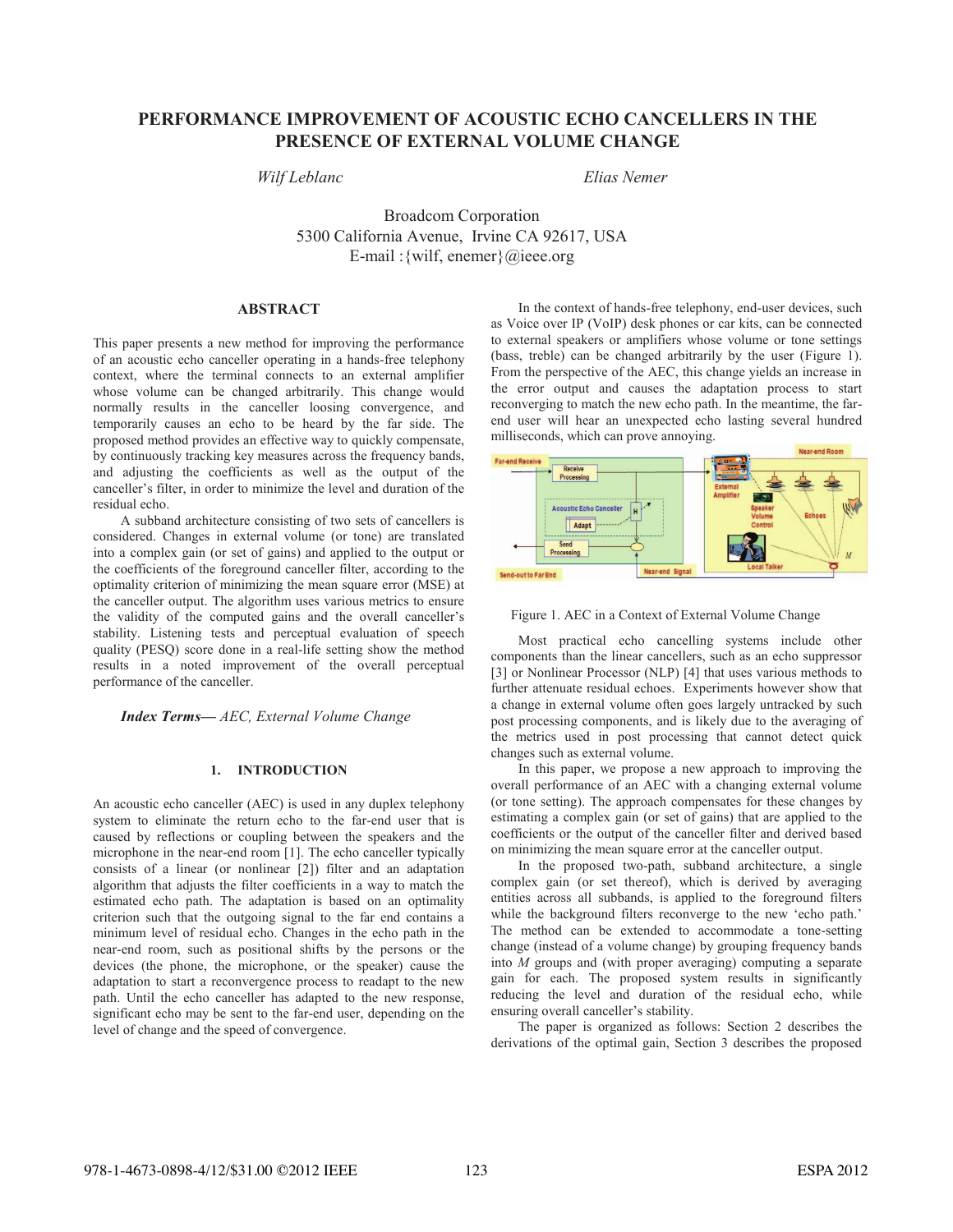AEC architecture, Section 4 describes the various steps in the algorithm, Section 5 presents the simulation results, and Section 6 presents the conclusions.

### **2. TRACKING EXTERNAL VOLUME CHANGES**

Given the system shown in Figure 1, with an external volume change, the following details the expression of the gain that could be applied at the output of the canceller's filter in order to minimize the residual echo.

#### **2.1 Gain Computation**

 $MSE_{con}$ 

The optimal gain is found by minimizing the mean square error (MSE) at the output of the linear canceller (Figure 2):



Figure 2. Optimal gain application

The gain –assumed real for now- is found by setting the MSE gradient to zero. The MSE is first rewritten as:

Near-end Input

$$
MSE_{Gopt} = E[(y - G_{opt} \hat{y})(y^* - G_{opt}^* \hat{y}^*)]
$$
  
=  $E[yy^* - 4G_{opt} \text{Re}(\hat{y}\hat{y}^*) + 2G_{opt}^2 \hat{y}\hat{y}^*]$  (2)

The gradient is therefore:

$$
\frac{\partial MSE_{Gopt}}{\partial G} = -4E \left[ \text{Re} \left\{ y\hat{y}^* \right\} \right] + 4GE \left[ \hat{y}\hat{y}^* \right] \tag{3}
$$

Setting the gradient to zero yields the gain:

$$
G_{opt} = \frac{E\left(\text{Re}\left\{\hat{y}\hat{y}^*\right\}\right)}{E\left(\hat{y}\hat{y}^*\right)}\tag{4}
$$

The above may be extended for the case of a complex gain, by setting the two partial derivatives to zero:

$$
\frac{\partial MSE_{Gopt}}{\partial G_r} = 0 \qquad \frac{\partial MSE_{Gopt}}{\partial G_i} = 0 \tag{5}
$$

With the MSE of a complex gain given by:

$$
MSE_{Gopt} = E[(y - G_{opl}\tilde{y})(y^* - G_{opl}^*\tilde{y}^*)]
$$
(6)  
=  $E\left[yy^* - G_{opl}\tilde{y}y^* - G_{opl}^*\tilde{y}^* + |G_{opl}|^2 \tilde{y}\tilde{y}^*\right]$   
=  $E\left[yy^* - (G_r + jG_i)\tilde{y}y^* - (G_r - jG_i)\tilde{y}\tilde{y}^* + (G_r^2 + G_i^2)\tilde{y}\tilde{y}^*\right]$ 

Setting both derivatives to zero yields the real and imaginary parts of the gain, which, after combining, is expressed as:

$$
G_{opt} = G_r + jG_i = \frac{E(y\hat{y}^*)}{E(\hat{y}\hat{y}^*)}
$$
\n(7)

Where  $E(y\hat{y})$  is the cross-correlation between the echo

estimate ( $\hat{y}$ ) and the near-end signal ( $y$ ); and  $E(\hat{y}\hat{y})$  is the energy of the echo estimate.

#### **2.2 Iterative updates**

In a practical system, the processing is divided into frames of a given length (10 to 20 ms). A new gain may be computed every frame, and a smoothing scheme can be used to avoid abrupt changes. Alternatively, an iterative expression for updating the gain may be used to reduce divisions and provide more degrees of freedom in controlling the adaptation. A general gradient-based [5] expression for the gain can be defined as:

$$
G_{opt}(n) = G_{opt}(n-1) + \mu \cdot \Delta(n) \tag{8}
$$

Where the gradient is the derivative of the cost function (MSE) with respect to the gain. From the above derivation,

$$
\Delta(n) = \frac{\partial MSE_{G_{opt}}}{\partial G_r} + j \frac{\partial MSE_{G_{opt}}}{\partial G_i} = -E[\text{Re}\{\hat{y}\hat{y}^*\} - E[\text{Im}\{\hat{y}\hat{y}^*\} + (G_r + jG_i)E[\hat{y}\hat{y}^*\} - \Delta(n)] = G_{opt}(n-1) \cdot E(\hat{y}\hat{y}^*) - E(\hat{y}\hat{y}^*)
$$
\n(9)

Where statistical expectations may be estimated by time averaging over the past few frames. The expression may be further simplified by replacing the statistical averages with the instantaneous entities, thus:

$$
\Delta(n) = \hat{y}^*(n) \Big[ G_{opt}(n-1) \cdot \hat{y}(n-1) - y(n-1) \Big] \tag{10}
$$

Which is similar to the approximation done in the general LMS adaptation. The step-size of the adaptation parameter may be a fixed, power of two ( $\mu = 2^{-\alpha}$ ) step-size that results in a costeffective implementation. It may also be variable and a function of the norm of the error (the full-band MSE) to speed up the adaptation when the error is large.

#### **3. PROPOSED ARCHITECTURE**

The gain derived earlier is applied in the context of a subband architecture, which is described in the following.

#### **3.1 Two-path echo canceller**

The two-path echo cancellation technique is a common approach for handling common acoustic echo cancellation problems such as double-talk or sudden echo path changes [6]. The method uses two filters: a background filter adapts its coefficients to the (changing) echo at all times, while a second foreground filter receives its coefficients from the background filter, when the latter is performing better than the former. Critical to good performance is the coefficient copy techniques of background-to-foreground [7], which often include various measures to assess the convergence quality of the two filters.

In the present context, a change in the external volume will trigger a reconvergence of the background canceller and an eventual copying of the coefficients to the foreground. While the background filter is reconverging, the foreground filter is illconverged and results in significant residual echo until the new improved coefficients are copied over. Therefore, upon detecting a change in external volume, a gain is computed and applied to the output of the foreground filter and/or its coefficients (Figure 3), thus reducing the level and duration of the residual echo. Upon reconvergence, the coefficients of the background canceller may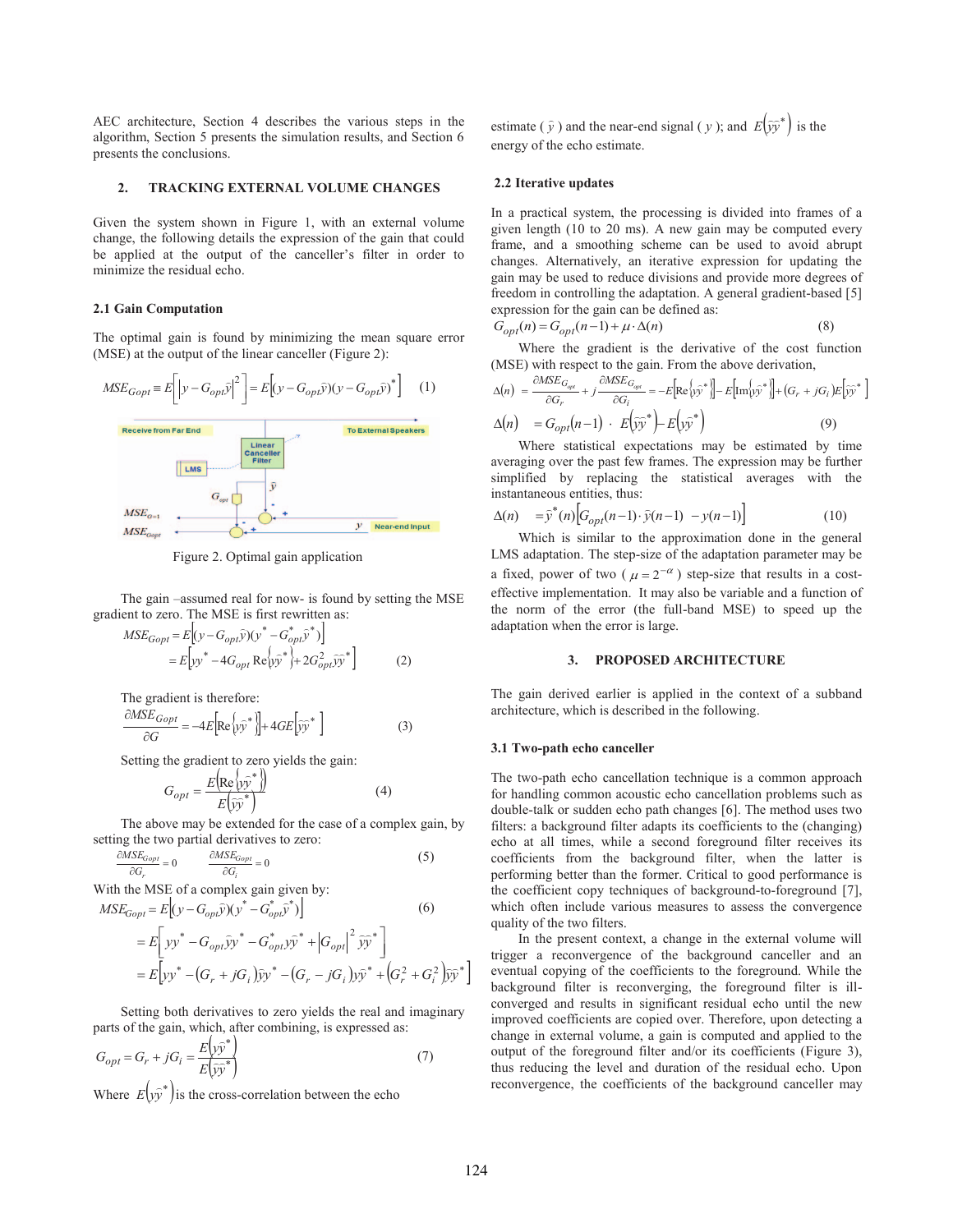override those of the foreground, should they yield a better MSE than the scaled foreground filter.



Figure 3. Foreground-Background AEC Structure

#### **3.2 Subband-based Processing**

In subband architecture, the spectrum is divided into *J* bands using analysis and synthesis filter banks. A two-path AEC is used in each band, as described earlier and shown in Figure 4.



Figure 4. Subband-based 2-path Architecture

The derivation of the gain is obtained by minimizing the total MSE across all subbands. Considering -for instance the case of two subbands and a real-valued gain, the MSE is given by the following expression:

$$
MSE_{Fullband\_Gopt} = E\left(\left|y_1 - G_{opt}\hat{y}_1\right|^2\right) + E\left(\left|y_2 - G_{opt}\hat{y}_2\right|^2\right) \tag{11}
$$

 $MSE = E[y_1y_1^* - 2G_{opt}y_1\bar{y}_1^* + G_{Gopt}^2\bar{y}_1^*\bar{y}_1] + E[y_2y_2^* - 2G_{opt}y_2\bar{y}_2^* + G_{Gopt}^2\bar{y}_2^*\bar{y}_2]$ The gain that minimizes the full-band MSE is obtained by setting the derivative to zero:

$$
\frac{\partial}{\partial G} MSE = 0 \quad \Rightarrow -2E \Big[ y_1 \bar{y}_1^* \Big] + 2G_{opt} E \Big[ \bar{y}_1^* \bar{y} \Big] - 2E \Big[ y_2 \bar{y}_2^* \Big] + 2G_{opt} E \Big[ \bar{y}_2^* \bar{y}_2 \Big] = 0
$$
\n(12)

From this, it may be generalized for the case of 'j' subbands and a complex gain to:

$$
G_{opt} = \frac{E(\mathbf{y}_1 \hat{\mathbf{y}}_1^*) + E(\mathbf{y}_2 \hat{\mathbf{y}}_2^*) + \dots + E(\mathbf{y}_j \hat{\mathbf{y}}_j^*)}{E(\hat{\mathbf{y}}_1^* \hat{\mathbf{y}}) + E(\hat{\mathbf{y}}_2^* \hat{\mathbf{y}}_2^*) + \dots + E(\hat{\mathbf{y}}_j^* \hat{\mathbf{y}}_j)}
$$
(13)

The expression for the gain thus involves averaging the crosscorrelations as well as the echo-estimate energies across all subbands. Experimental results show that, for the case of volume change compensation, a single complex gain is sufficient across all bands. For a tone-setting change (treble and bass), the spectrum is divided into *L* groups, with a separate gain computed for each group, using the averaging expression (Eq 13) across the bands in that group.

The top-level operational sequence of the algorithm is illustrated in Figure 5. The linear canceller is run and an estimate of the echo is generated. The gains are computed by averaging the cross-correlations between the echo estimates and the near-end signals across all subbands (Eq 13).



Figure 5. Algorithm Flowchart

An initial validity check is done to dismiss the estimated gain values that are likely wrong, such as during double-talk or during an echo path change, before reconvergence. The coherence measure between the echo estimate and the actual return signal is used as a necessary condition, and is defined as:

$$
EchoCoherence = \frac{E(y\hat{y}^*)}{\sqrt{E(y\hat{y}^*)E(y\hat{y}^*)}}
$$
(14)

In the case of a properly convergent canceller, the coherence will be real and near unity, irrespective of external gain changes. This is true since any such change will affect both numerator and denominator equally in the above expression. During double talk and echo path changes, the echo estimate will not be properly correlated to the actual return, and thus the coherence will take on small and possibly complex values. Just like in the case of the gain computation, the coherence may be computed by averaging across all subbands, thus yielding a single measure per frame.

Once the gain is validated, the a priori and a posteriori MSEs are computed in each subband to determine the performance improvement (if any) from applying the gains. The a posteriori MSE is given by (Eq 2), whereas the a priori MSE is:

$$
MSE_{G=1} = E\left[yy^*\right] + E\left[\widetilde{yy}^*\right] - 2\operatorname{Re}\left\{E\left[y\widetilde{y}^*\right]\right\} \tag{15}
$$

Once all MSEs are computed and compared, certain metrics are tracked. Such metrics include the number of subbands for which the MSE would significantly improve by using the computed gain, as well as those for which the MSE would marginally or adversely improve. The voting results are used to